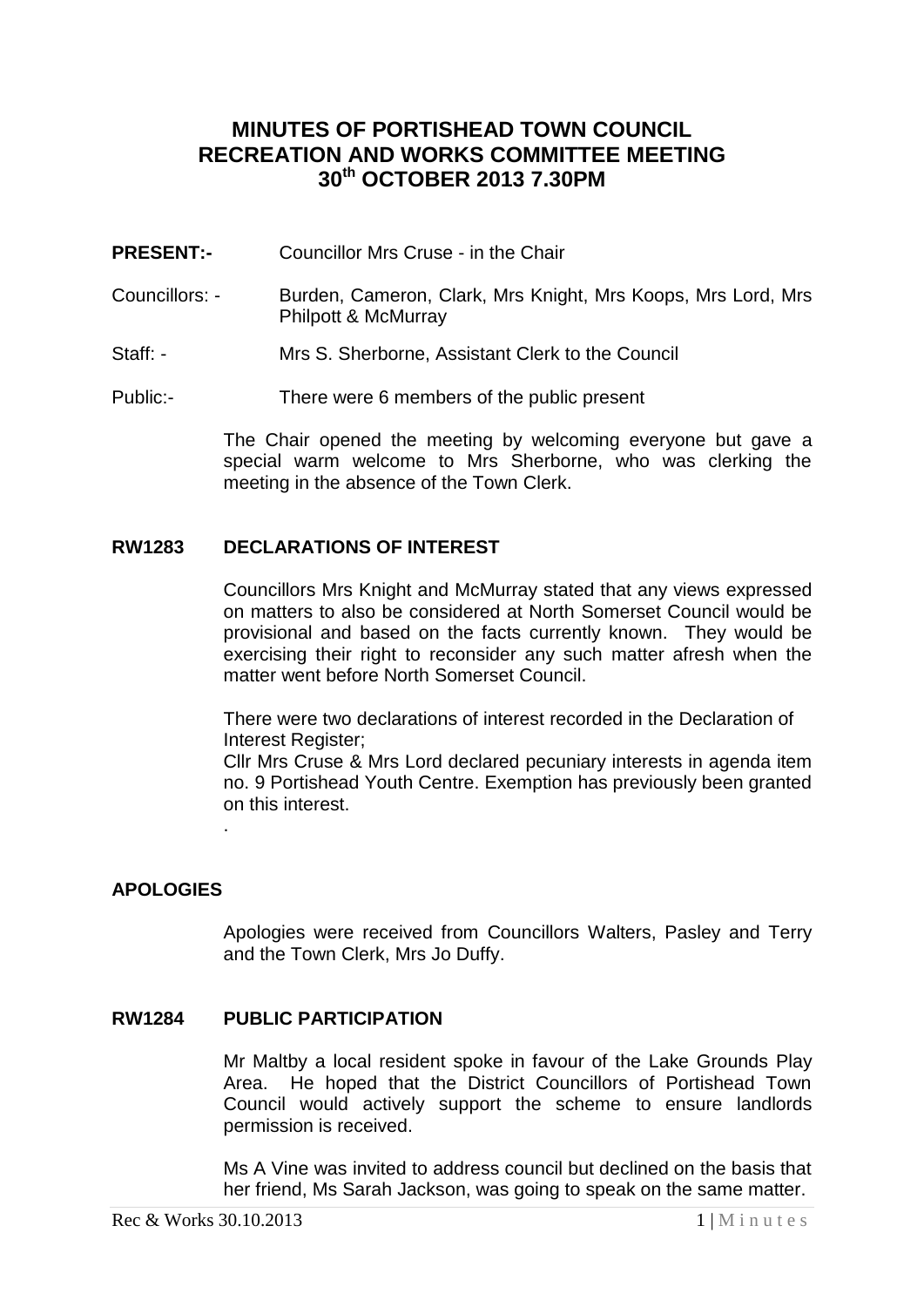Ms Sarah Jackson spoke representing the LG-PEC (Lake Ground Play Equipment Campaign) in support of the Town Councils proposal to instal play equipment at the Lake Grounds. Ms Jackson advised the meeting that they now had 243 members in the LG-PEC, communicating by Facebook or social media and had received 17 requests for membership this week alone. She felt the group has played an important role about what Portishead residents think in relation to the Lake Grounds area and offered the Town Council access to these comments to support any application they make in the future.

Ms Sarah Jackson wished to express her thanks and that of the LG-PEC group, to Portishead Town Council. She felt that their campaign wouldn't have got as far as this without the input and the required knowledge of the process from the Town Council.

Ms Sarah Jackson asked for transparency and expressed the need for the group to establish status and progress before leaving the meeting. Where we are and what happens next, what's the time frame? Having seen the designs it would appear that costs are covered but she would be happy, as a separate project, to organise fund raising in the community to help with costs in the future.

Mr D Shayler spoke. He joined the group (LG-PEC) and wished to support and thank Sarah Jackson. Mr Shayler commented that he doesn't use the Lake Grounds as much as he should do due to the present equipment; he has two children, 5 and 7 years of age. He also teaches in a school of which many of its pupils do not use the Lake Grounds for the same reason.

Mr D Shayler suggested that it would be a good idea to have the proposed plans on show in schools as well as the Folk Hall. He agreed with Ms Jackson about the momentum it has gathered and that it would be good to know when the play equipment would be going in.

### **RW1285 TO REVIEW THE DESIGNS SUBMITTED FOR THE NEW LAKE GROUNDS PLAY AREA AND SELECT A DESIGN**

Councillor Mrs Cruse gave a summary of events that have taken place since the last public meeting, which included two meetings, one with Councillor Bryant on site at the Lake Grounds. Regretfully Ms Sarah Jackson was unable to attend due to prior commitments.

Having agreed a location site with Councillor Bryant, Councillor Mrs Cruse and the Town Clerk travelled to Windsor and requested quotations from 6 suppliers, up to the value of 30k (thirty thousand pounds). These plans were then put on display in the Folk Hall.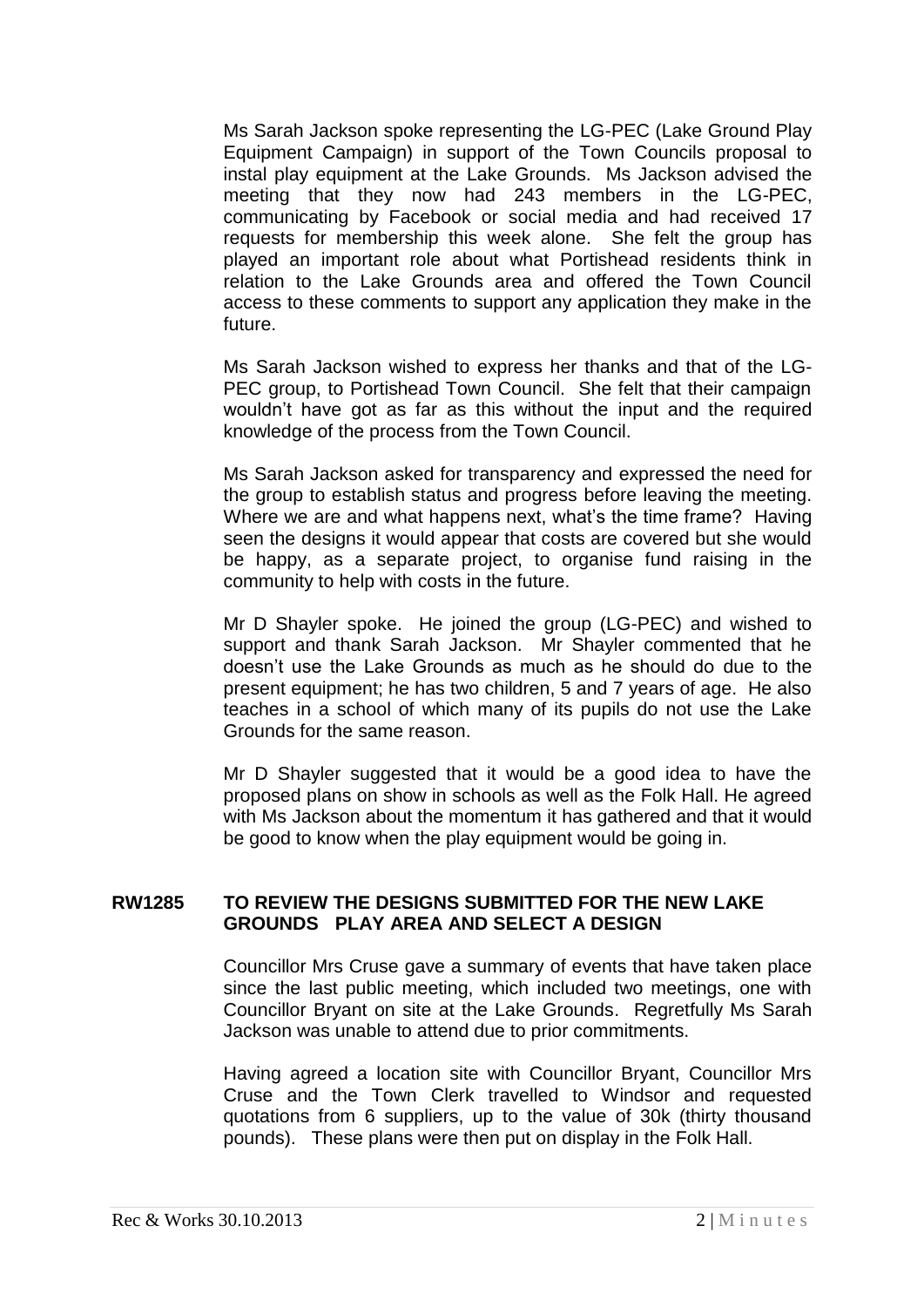Whilst it would have been nice to put them out to the schools there is still a process to go. If a selection is made this evening it will go to Town Council in a fortnights time and then to North Somerset Council. It is envisaged that once we have been given the go ahead it won't take very long for the equipment to be installed.

Councillor McMurray opened the discussion amongst the committee and stated that he thought it was a good idea. Councillor Cameron believed that whilst it would be difficult to forecast the usage of the equipment, he felt it would benefit a wide range of people in the community

A pie chart was put together from the 123 written comments made during the time the proposed plans were put on display in the Folk Hall. In order of preference:- Design no.  $4 - 37$  likes, design no.  $5 - 30$  likes, design no. 3 – 24 likes, design no. 1 – 15 likes, design no. 2 -14 likes, design no.  $6 - 2$  likes and 'other, referring to no design on display'  $-1$ like .

Councillor Mrs Lord stated that it would be foolish to ask children to vote and then not accept their suggestion. She proposed that design number 4 (springy balance board, large climbing frame with banister slide and monkey bars, spinning seesaw, two exercise bikes, a rowing machine, bin and bench) be put forward.

Councillor Burden seconded the proposal made by Councillor Mrs Lord.

Councillor Mrs Cruse suggested that the meeting select a second choice, option 5 (large scale climbing frame with 2 spinners, a banister slide, ladder and rope deck, roundabout that rocks and spins, surf board style rocker, hanging roundabout plus two picnic tables @ £29,995) just in case our first option is not acceptable by the land owner.

Councillor Mrs Knight proposed that a second choice, option 5 (large scale climbing frame with 2 spinners, a banister slide, ladder and rope deck, roundabout that rocks and spins, surf board style rocker, hanging roundabout plus two picnic tables @ £29,995) be put forward just in case our first option is not acceptable by the land owner.

Councillor Mrs Lord seconded the proposal made by Councillor Mrs Knight.

### **RECOMMENDATION that:-**

Portishead Town Council purchase, in order of preference, option numbered 4 totalling £26,014 (twenty six thousand and fourteen pounds) providing springy balance board, large climbing frame with banister slide and monkey bars, spinning seesaw, two exercise bikes, a rowing machine, bin and bench as a first choice but should this not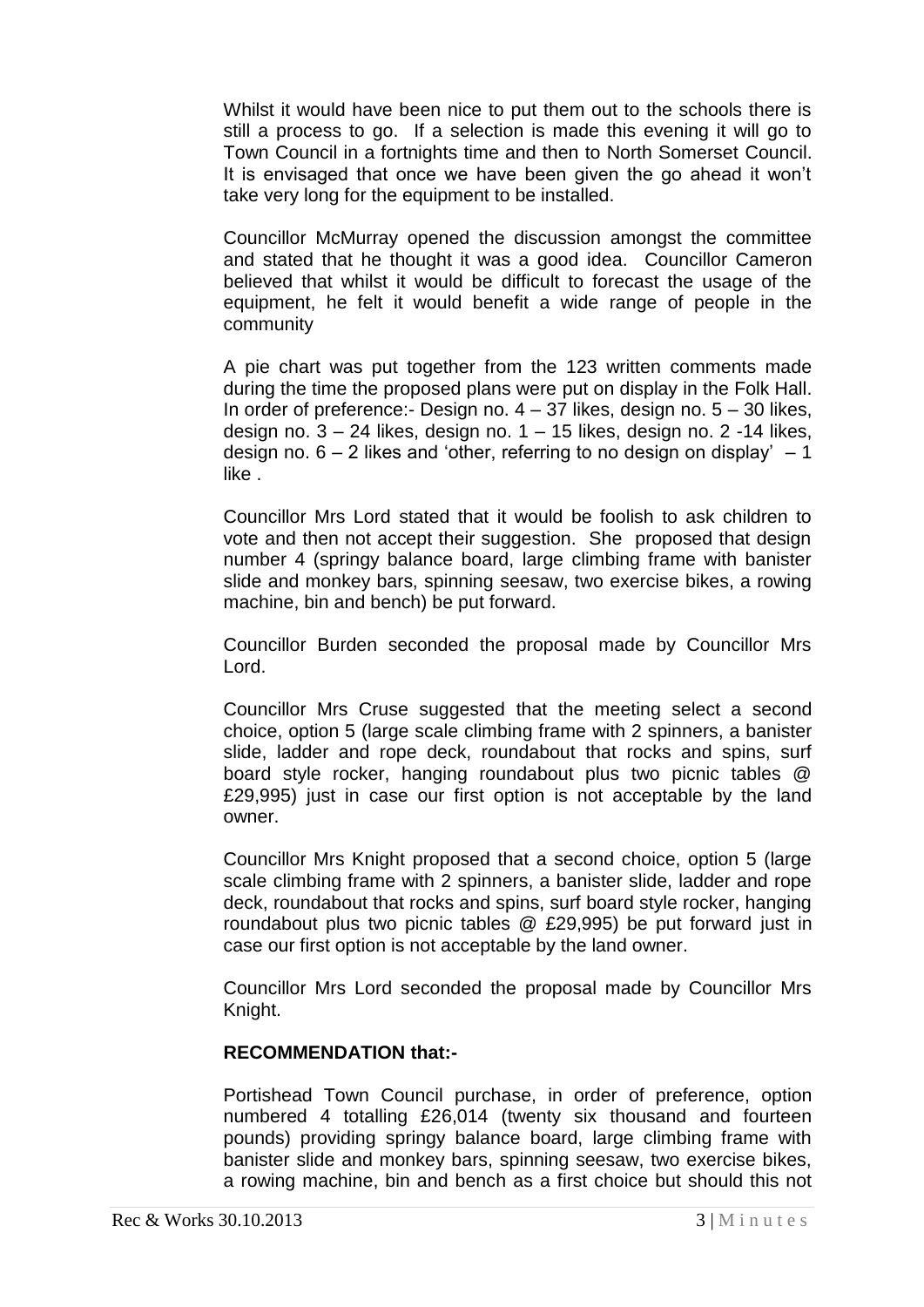be acceptable by the land owner, option 5 (large scale climbing frame with 2 spinners, a banister slide, ladder and rope deck, roundabout that rocks and spins, surf board style rocker, hanging roundabout plus two picnic tables @ £29,995).

### **RW1286 TO DISCUSS THE CCTV SYSTEM IN PORTISHEAD**

Councillor Mrs Cruse stated that she was perhaps incorrectly of the belief that the list of questions before her should have been investigated and findings reported back to this meeting. A copy of the North Somerset CCTV Log Book for Portishead was tabled for consideration.

A discussion took place as to whether CCTV works in catching/deterring criminal behaviour and whether it is cost effective. It was general felt that CCTV does reassure the public. Camera locations were also discussed.

Councillor Mrs Lord believed that it is very difficult to prove a negative, there will be no statistics for the amount of crimes that have been deterred. She stated that at the last PACT meeting there was a very strong case to site a camera by Homebase, which is to be investigated with Homebase by the PACT chairman. In addition, individual cameras contribute to the network of cameras across the district where a stolen car or a car used in a smash and grab can be tracked and stopped on the motorway. This would not show as a Portishead arrest in the statistics.

Councillor Burden referred to the CCTV log and identified that some of the roads listed for catching criminal activity/behaviour were not covered by a camera. He felt that it is best for the District Scrutiny Panel to investigate whether Portishead Town Council are getting proportional service for the money paid, as Portishead Town Council don't get the required data.

Councillor McMurray, having chaired a District Scrutiny Review meeting some years ago felt, at that time, that CCTV was value for money.

The clerk of the meeting updated members by confirming, following a conversation with the CCTV controller, that CCTV was going to be scrutinised by a Scrutiny Panel being created by North Somerset Council. Any questions or detailed information that members required should be submitted to a representative *(Cllr David Pasley).*

Councillor Mrs Cruse read the list of questions that were suggested. She proposed that the Clerk be asked to write with relevant questions to the police, Chamber of Trade to ask the views of the traders and North Somerset Councils Scrutiny Panel.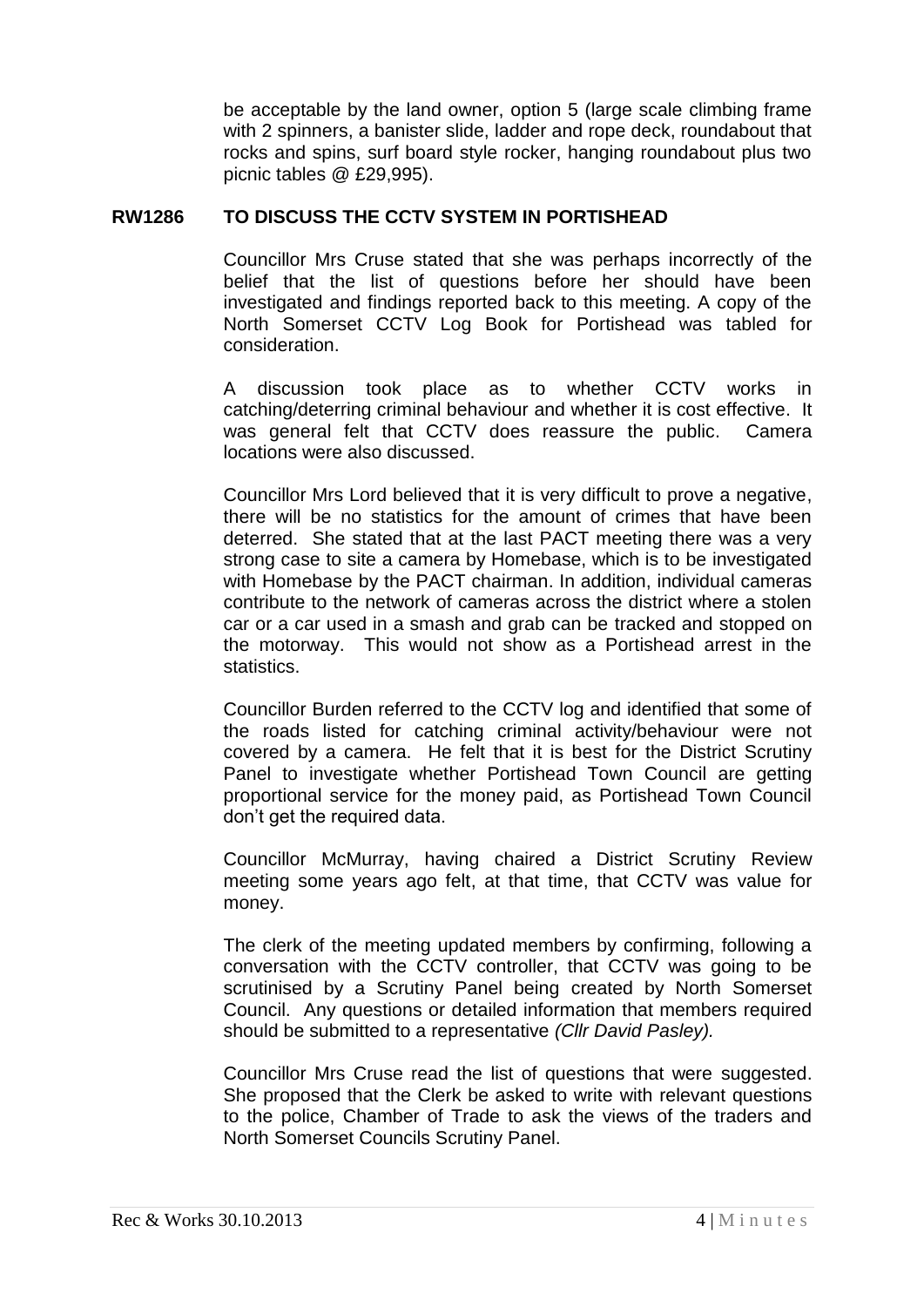Councillor Burden felt that we should ask North Somerset Council Scrutiny Panel for confirmation that Portishead Town Council is getting an equitable share for the amount of money being put in.

Councillor Cameron felt it appropriate to request National Statistics.

# **RECOMMENDATION that:-**

Portishead Town Council write to the Police, Portishead Chamber of Trade and North Somerset Council Scrutiny Panel to request answers to the following questions:

- Provide statistics of when CCTV has been instrumental in implementing criminal charges, crimes stopped, fixed penalties issued, people cautioned and cases going to court via CCTV evidence.
- Up to three years of statistics should be provided.
- Information on vulnerable or missing persons found, stolen cars recovered.
- The Council needs to know the views of the Traders in the Town.
- Is there evidence to show whether the CCTV system acts as a deterrent?
- The local Portishead Police Beat team should be asked what information they can provide in terms of how many incidents have occurred, where valuable information via the CCTV footage has been provided.
- The Council also needs to have the Police beat figures for the Portishead area in order to compare the level of crime against CCTV usage.
- Confirmation that Portishead Town Council is getting an equitable share for the amount of money being put in.

# **RW1287 TO RECEIVE AN UPDATE ON THE LAND AT HORATIO HOUSE**

Councillor Mrs Knight had no update for the meeting but the item should remain on the Recreation and Works committee Agenda.

Councillor Mrs Lord advised that she had spoken to the Director of Planning at the last ALCA meeting regarding the matter and would be emailing him further in the hope of receiving a response. There were no objections to Councillor Mrs Lord suggestion for her to mention in her email that the matter was picked up by Portishead in Bloom and affects our chances.

# **RECOMMENDATION that:-**

There were no recommendations made.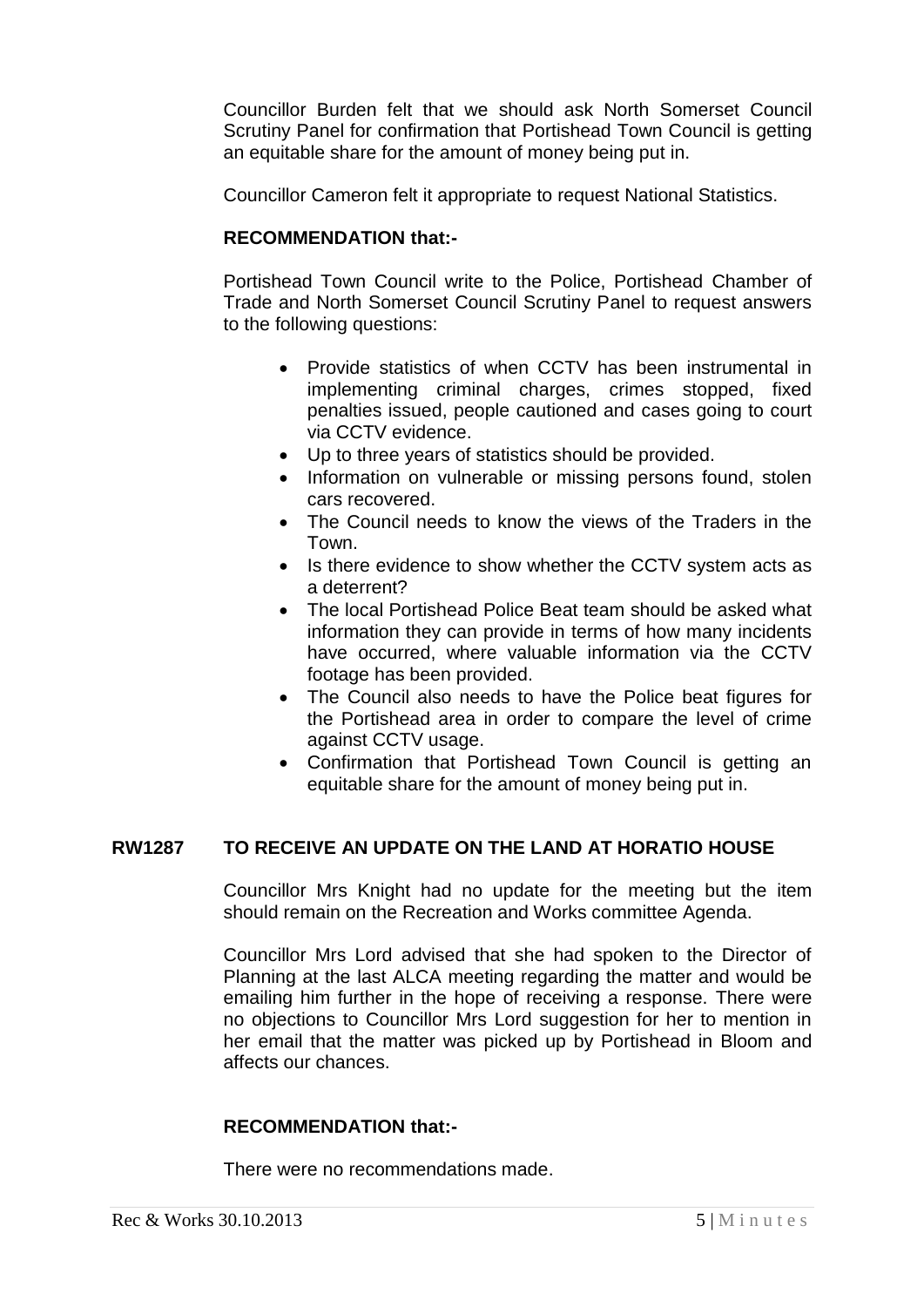### **RW1288 TO REVIEW QUOTES FOR THE REFURBISHMENT OF THE GRANWOOD FLOOR, DECORATION AND NEW CHAIRS AT REDCLIFFE BAY HALL**

Councillor Mrs Cruse change the order of discussion to;-

#### **Chairs -**

Councillors Mrs Cruse and Mrs Koops discussed the colour of the chairs detailed on the quotation. Both felt that the colour of the chairs for the Folk Hall and Redcliffe Bay Hall should have blue cushioned seats.

A debate took place about the necessity to replace the chairs in the Folk Hall. The committee in general felt it appropriate to replace the chairs at Redcliffe Bay Hall only, in keeping with the refurbishment undertaken.

Councillor Mrs Cruse proposed that new chairs are purchased for Redcliffe Bay Hall and that the committee look at the chairs in the Folk Hall at the next Town Council meeting.

Councillor Mrs Koops queried whether the cost of disposing the old chairs had been factored into the process and that disposal costs be provided at the next Town Council meeting.

Councillor Mrs Knight expressed the need to publicise the improved facilities at the Redcliffe Bay Hall with a view to increased use. Councillor Mrs Koops informed the meeting that there had been an advert placed in the Portishead People. Councillor Mrs Lord believed there to be a council page coming up in December's North Somerset Times and it might be an idea to supply a photograph of the hall.

Councillor Mrs Lord asked if figures could be provided at the next Town Council on the amount of chairs that have been refurbished/recovered over the last five years.

### **Granwood Floor –**

Councillor Mrs Koops proposed accepting quote A @ £2,568 (two thousand five hundred sixty eight pounds), which includes a one year warranty and 12 month inspection.

Councillor Mrs Lord seconded the proposal made by Councillor Mrs Koops.

### **Decoration –**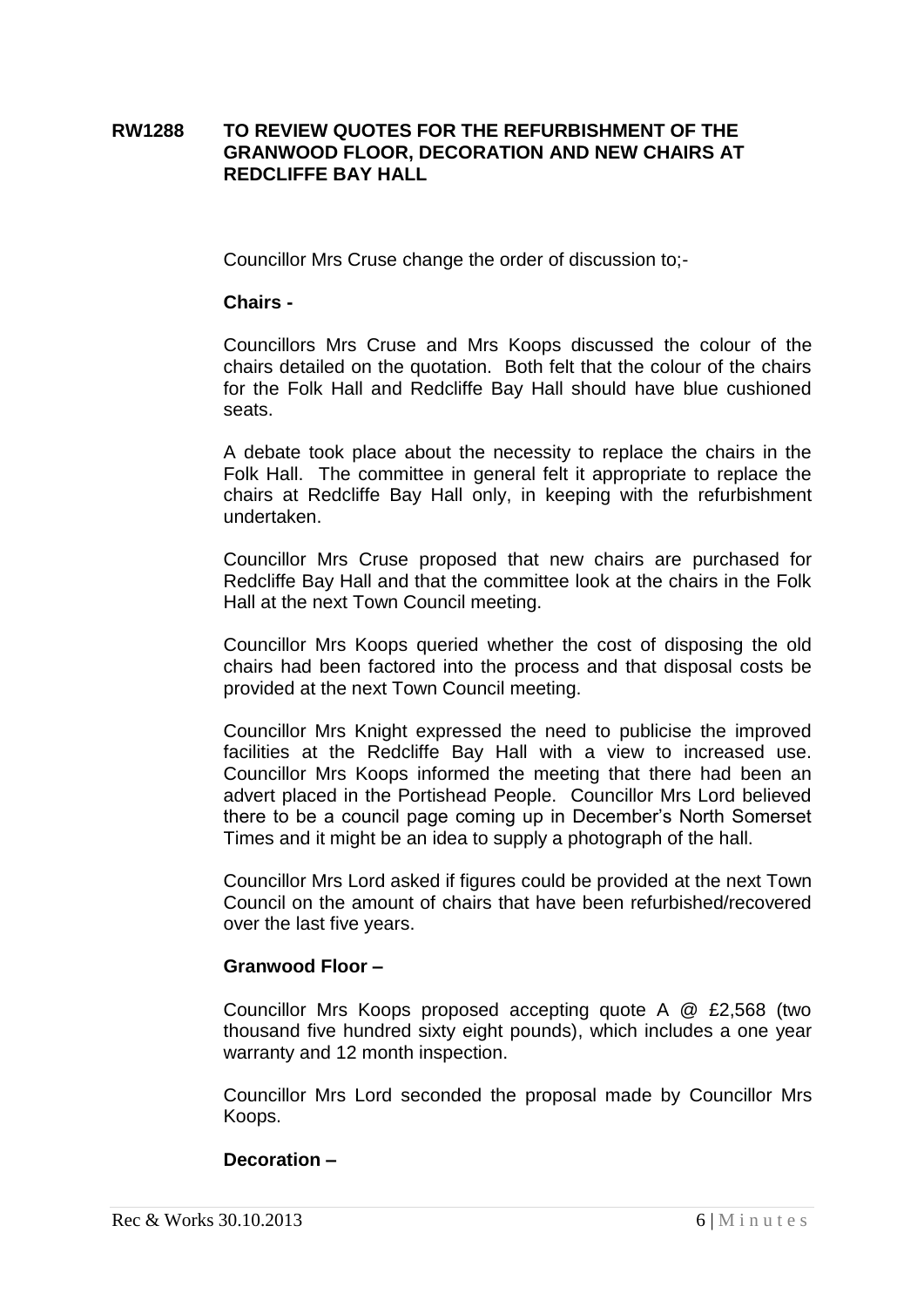Councillor Mrs Koops stated that the quotation before the meeting to decorate the lobby is comparable with a previous quote from a decorator who is no longer able to complete the work. She believed that any work done in the toilets at this stage would be undone as the urinals and pipes have been neglected and they really need a good overhaul. The kitchen floor need replacing and suggested the kitchen be painted.

Councillor Burden felt it would be more cost effective to wait and have all the painting done at the same time. There seems to be a lot of time and effort being spent on agreeing lots of small jobs on the hall.

Councillor Mrs Lord agreed with Councillor Mrs Koops that if we want to increase the amount of bookings at the hall we needed to improve the ambience of the hall/entrance and thus supports Councillor Koops suggestion to redecorate the lobby.

Councillor Mrs Koops stated that she would prefer and proposed to have the entrance lobby and kitchen painted at the present time.

Councillor Mrs Lord seconded that proposal.

A vote took place: 4 in favour, 0 against

### **RECOMMENDATION that:-**

Portishead Town Council;

- 1. purchase for Redcliffe Bay Hall 100 new chairs (blue seats) at a cost of £14.02 per chair (£1,402 – one thousand four hundred and two pounds) and that consideration also be given to the cost of disposing the existing chairs,
- 2. accept quote A @ £2,568 (two thousand five hundred sixty eight pounds) to renew the floor at Redcliffe Bay Hall,
- 3. approve the decoration of the entrance lobby and kitchen at Redcliffe Bay hall.
- 4. seek costing's for bringing the Redcliffe Bay Hall toilets up to a modern and acceptable standard.

### **RW1289 TO RECEIVE AN UPDATE ON THE WYNDHAM WAY TOILETS**

The Assistant clerk verbally updated the meeting. The work has started on the toilets. The first week the internal demolition and strip out was taking place. Week commencing 21<sup>st</sup> October the front elevation was due to be rebuilt and this week work will start on building the external partition walls. Handover of the facility is scheduled for 22<sup>nd</sup> November.